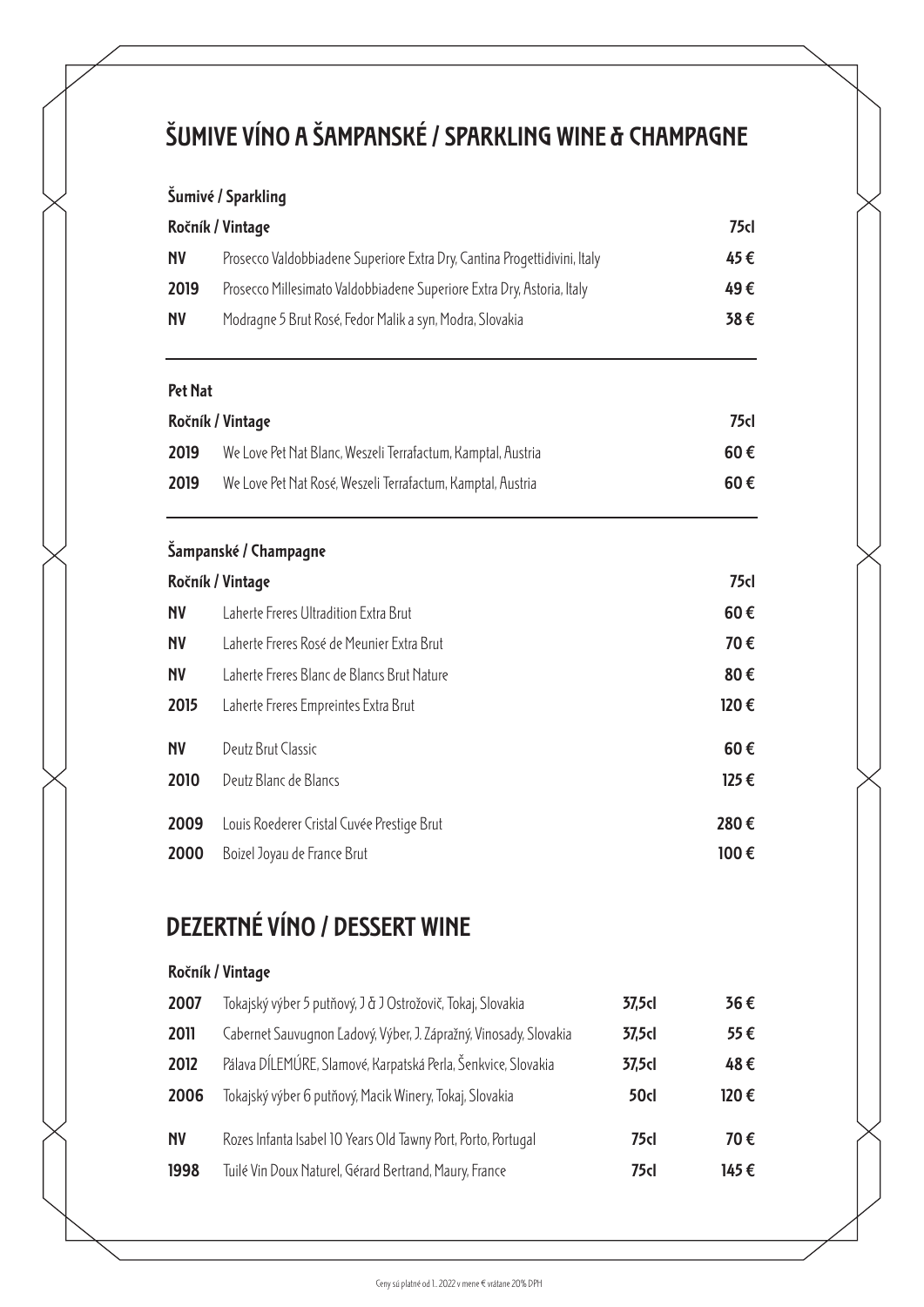## **BIELE VÍNO / WHITE WINE**

|      | Ročník / Vintage                                                           | 75 <sub>1</sub> |
|------|----------------------------------------------------------------------------|-----------------|
| 2021 | Chardonnay, Elesko, Modra, Slovakia                                        | 26€             |
| 2021 | Sauvignon Blanc, M. Pomfy, Nová Vieska, Slovakia                           | 38€             |
| 2021 | Muškát Moravský, M. Pomfy, Rubáň, Slovakia                                 | 36€             |
| 2021 | Grüner Veltliner Steingarten, Weszeli Terrafactum, Kamptal, Austria        | 42€             |
| 2020 | Pálava, Elesko, Modra, Slovakia                                            | 28€             |
| 2020 | Pesacká Leánka Happines, Brhlovce, Slovakia                                | 30€             |
| 2020 | Devín Jungberg, Magula, Suchá nad Parnou, Slovakia                         | 38€             |
| 2020 | Riesling Feinherb, Künstler, Rheingau, Germany                             | 42€             |
| 2020 | Pinot Blanc, Bott Frigyes, Mužla, Slovakia                                 | 50€             |
| 2020 | Furmint Faricka, Bott Frigyes, Mužla, Slovakia                             | 54€             |
| 2019 | Pinot Gris, Domin & Kušicky, Veľký Krtíš, Slovakia                         | 34€             |
| 2019 | Veltlín, Maqula, Suchá nad Parnou, Slovakia                                | 38€             |
| 2019 | Riesling Rýnsky 4 Vinohrady, Hubinský, Vinosady, Slovakia                  | 46€             |
| 2019 | Riesling Rýnsky, Barrel Fermented, Velkeer, Velký Kýr, Slovakia            | 47€             |
| 2018 | Veltlínske Zelené Concrete Pyramid, Hubinský, Vinosady, Slovakia           | 56€             |
| 2016 | Chardonnay Barrique, Elesko, Modra, Slovakia                               | 40€             |
| 2016 | Riesling Seeberg, Weszeli Terafactum, Kamptal, Austria                     | 78€             |
| 2014 | Bienvenues Batard Montrachet Grand Cru, Vincent Girardin, Burgundy, France | 290€            |

# **RUŽOVÉ A ORANŽOVÉ VÍNO / ROSÉ & ORANGE WINE**

|      | Ročník / Vintage                                       | 75 <sub>1</sub> |
|------|--------------------------------------------------------|-----------------|
| 2021 | Cabernet Sauvignon, M. Pomfy, Nová Vieska, Slovakia    | 30€             |
| 2021 | Tri Ruže, Velkeer, Velký Kýr, Slovakia                 | 32€             |
| 2020 | Rosé Eden, Weszeli Terrafactum, Kamptal, Austria       | 40€             |
| 2020 | Sen, Maqula-Gabay-Bernheim, Suchá nad Parnou, Slovakia | 68€             |
| 2019 | Welschriesling, Velkeer, Velký Kýr, Slovakia           | 32€             |
| 2019 | R39 Orange, Velkeer, Velký Kýr, Slovakia               | 38€             |
| 2018 | Tramin Červený, M. Pomfy, Nová Vieska, Slovakia        | 62€             |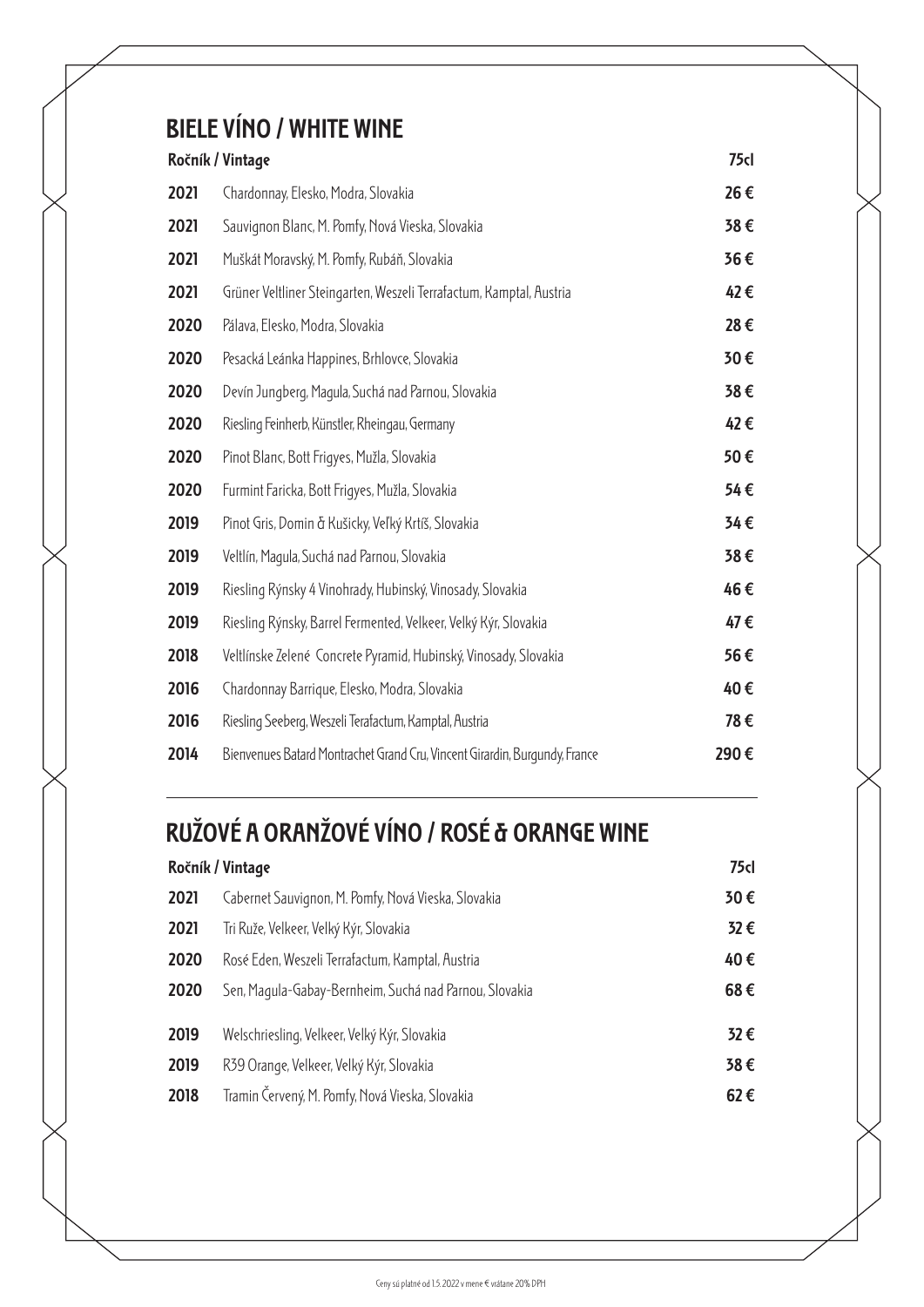# **ČERVENÉ VÍNO / RED WINE**

| Ročník / Vintage |                                                                  | 75 <sub>1</sub> |
|------------------|------------------------------------------------------------------|-----------------|
| 2019             | Blaufränkisch Wild Beauty, Brhlovce, Slovakia                    | 42€             |
| 2019             | Frankovka Modra Faricka, Bott Friqyes, Mužla, Slovakia           | 59€             |
| 2018             | Zweigelt, Weingut Fred Loimer, Kamptal, Austria                  | 38€             |
| 2018             | Pinot Noir, Elesko, Modra, Slovakia                              | 26€             |
| 2018             | Cabernet Franc, M. Pomfy, Rúbaň, Slovakia                        | 57€             |
| 2016             | Frankovka Modra, Maqula, Suchá nad Parnou, Slovakia              | 54€             |
| 2016             | Dunaj, Magula, Suchá nad Parnou, Slovakia                        | 62€             |
| 2016             | Hron, Maqula, Suchá nad Parnou, Slovakia                         | 74€             |
| 2017             | Dominus, Domin & Kušicky, Veľký Krtíš, Slovakia                  | 54€             |
| 2017             | Pinta, Velkeer, Velký Kýr, Slovakia                              | 64€             |
| 2015             | Paves, Pavelka, Pezinok, Slovakia                                | 66€             |
| 2015             | Semillon Rouge Grand Reserve, Vladimír Hronský, Vištuk, Slovakia | 44€             |
| 2015             | 4 Živly, Karpatská Perla, Šenkvice, Slovakia                     | 62€             |
|                  |                                                                  |                 |

| Pinot Noir Haltýřky, Stapleton & Springer, Bořetice, Czechia                    | 48€       |
|---------------------------------------------------------------------------------|-----------|
| Pinot Noir Ben's Reserve, Stapleton & Springer, Bořetice, Czechia               | 56€       |
| Château Haut Selve, Graves, Bordeaux, France                                    | 70€       |
| Alter Eqo Château Palmer, Margaux, Bordeaux, France                             | 189€      |
| Poggio ai Ginepri Bolgheri, Tenuta Argentiera, Tuscany, Italy                   | 50€       |
| Barolo Castiglione, Vietti, Piedmont, Italy                                     | 100€      |
| Amarone Della Valpolicella Classico Riserva Monte Olmi, Tedeschi, Veneto, Italy | $127 \in$ |
| Brunello di Montalcino, Case Basse di Gianfranco Soldera, Tuscany, Italy        | 595€      |
| Bodegas Matarromera Crianza, Ribera del Duero, Spain                            | 55€       |
| Clos de Los Siete, Mendoza, Argentina                                           | 46€       |
| Shiraz Grand Barossa, Château Tanunda, Barossa Valley, Australia                | 35€       |
| Hunter Shiraz Vat 9., Tyrrell's Wines, Hunter Valley, Australia                 | 46€       |
| Baron Edmond, Rupert & Rothschild, Western Cape, South Africa                   | 45€       |
| Cordillera, Syrah Reserva Especial, Miquel Torres, Maule Valley, Chile          | 42€       |
|                                                                                 |           |